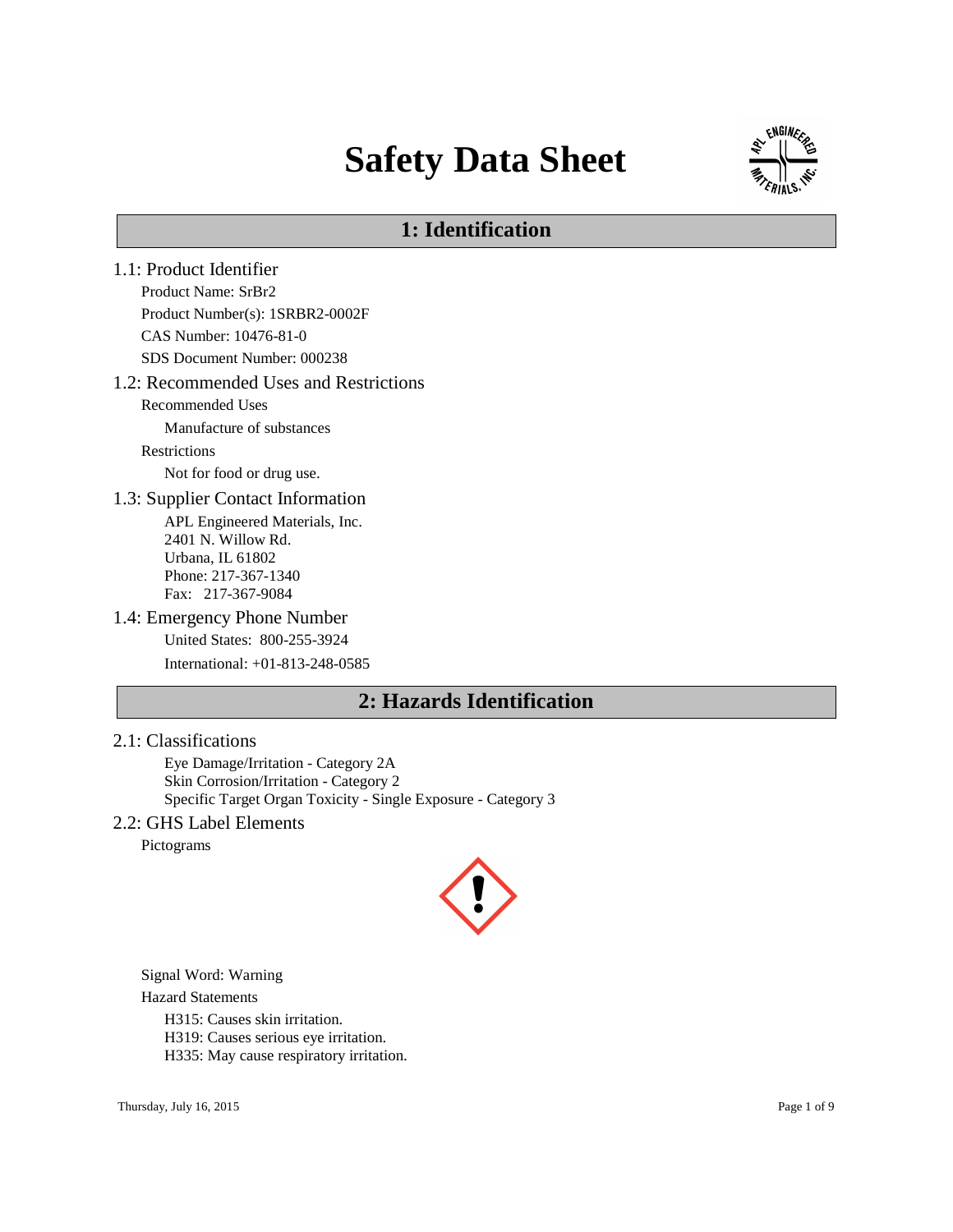Precautionary Statements

P261: Avoid breathing dust.

P264: Wash hands thoroughly after handling.

P271: Use only outdoors or in a well-ventilated area.

P280: Wear protective gloves, clothing, and eyewear. face protection

P302 + P352: IF ON SKIN: Wash with plenty of soap and water.

P304 + P340: IF INHALED: Remove victim to fresh air and keep at rest in a position comfortable for breathing.

P305 + P351 + P338: IF IN EYES: Rinse cautiously with water for several minutes. Remove contact lenses, if present and easy to do. Continue rinsing.

P312: Call a POISON CENTER or doctor/physician if you feel unwell.

P332 + P313: If skin irritation occurs: Get medical advice/attention.

P337 + P313: If eye irritation persists: Get medical advice/attention.

P362: Take off contaminated clothing and wash before reuse.

P403 + P233: Store in a well-ventilated place. Keep container tightly closed.

P405: Store locked up.

P501: Dispose of contents/container to licensed disposal facility.

2.3: Hazards Not Otherwise Classified or Not Covered by GHS None.

2.4: Amount(s) of substances with unknown toxicity

None

# **3: Composition/Information on Ingredients**

- 3.1: .Ingredient .Weight% .Formula .CAS Number .Mol Wt .EC Number SrBr2 100 SrBr2 10476-81-0 247.43 233-969-5
- 3.2: Other Hazardous components

none

3.3: Trade Secret Disclaimer

none

3.4: Synonyms

Strontium (II) Bromide

# **4: First Aid Measures**

## 4.1: First Aid

General

Remove person from area of exposure and remove any contaminated clothing

Consult with physician and provide this Safety Data Sheet

In contact with eyes

Flush eyes with plenty of water for at least 15 minutes, occasionally lifting the upper and lower eyelids. Seek medical attention if irritation develops or persists

In contact with skin

Wash thoroughly with soap and plenty of water. Remove all contaminated clothing for proper laundering. Seek medical attention if irritation develops or persists.

If swallowed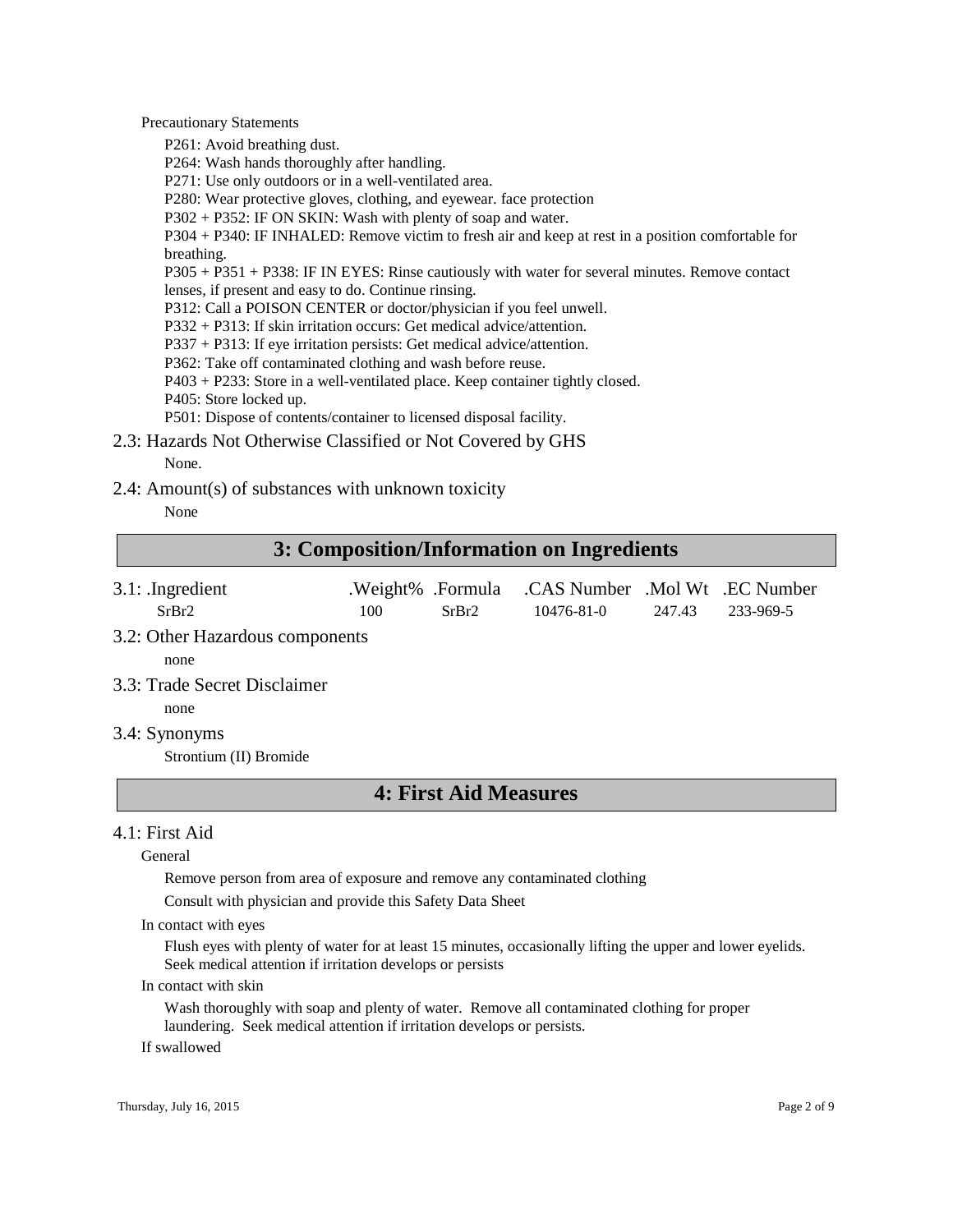If conscious and alert, rinse mouth and drink 2-4 cupfuls of water. Never give anything by mouth to an unconscious person. Do NOT induce vomiting. Get medical aid.

If inhaled

Remove from exposure to fresh air immediately. If breathing is difficult, give oxygen. Get medical aid. If breathing has ceased apply artificial respiration using oxygen and a suitable mechanical device such as a bag and a mask.

4.2: Most important symptoms and effects; acute and delayed

Causes skin irritation

May cause respiratory irritation.

Causes serious eye irritation.

4.3: Indication of any immediate medical attention and special treatment needed no data available

# **5: Fire Fighting Measures**

- 5.1: Fire extinguishing media
	- water or alcohol-resistant foam carbon dioxide dry chemical
- 5.2: Specific hazards arising from the substance or mixture

hydrobromic acid and hydrobromic acid fumes

strontium oxide

5.3: Special protective equipment and precautions for firefighters.

Wear self contained breathing apparatus for fire fighting if necessary

# **6: Accidental Release Measures**

6.1: Personal precautions, protective equipment, and emergency procedures.

Ensure adequate ventilation.

Avoid breathing dust.

Avoid dust formation.

Evacuate personnel to safe areas.

Use personal protective equipment.

For personal protection see section 8.

6.2: Methods and materials for containment and cleaning up.

Keep in suitable, closed containers for disposal.

Sweep up and shovel.

6.3: Environmental precautions

Do not let product enter drains.

6.4: Disposal

Dispose of in accordance with local regulations.

See section 13.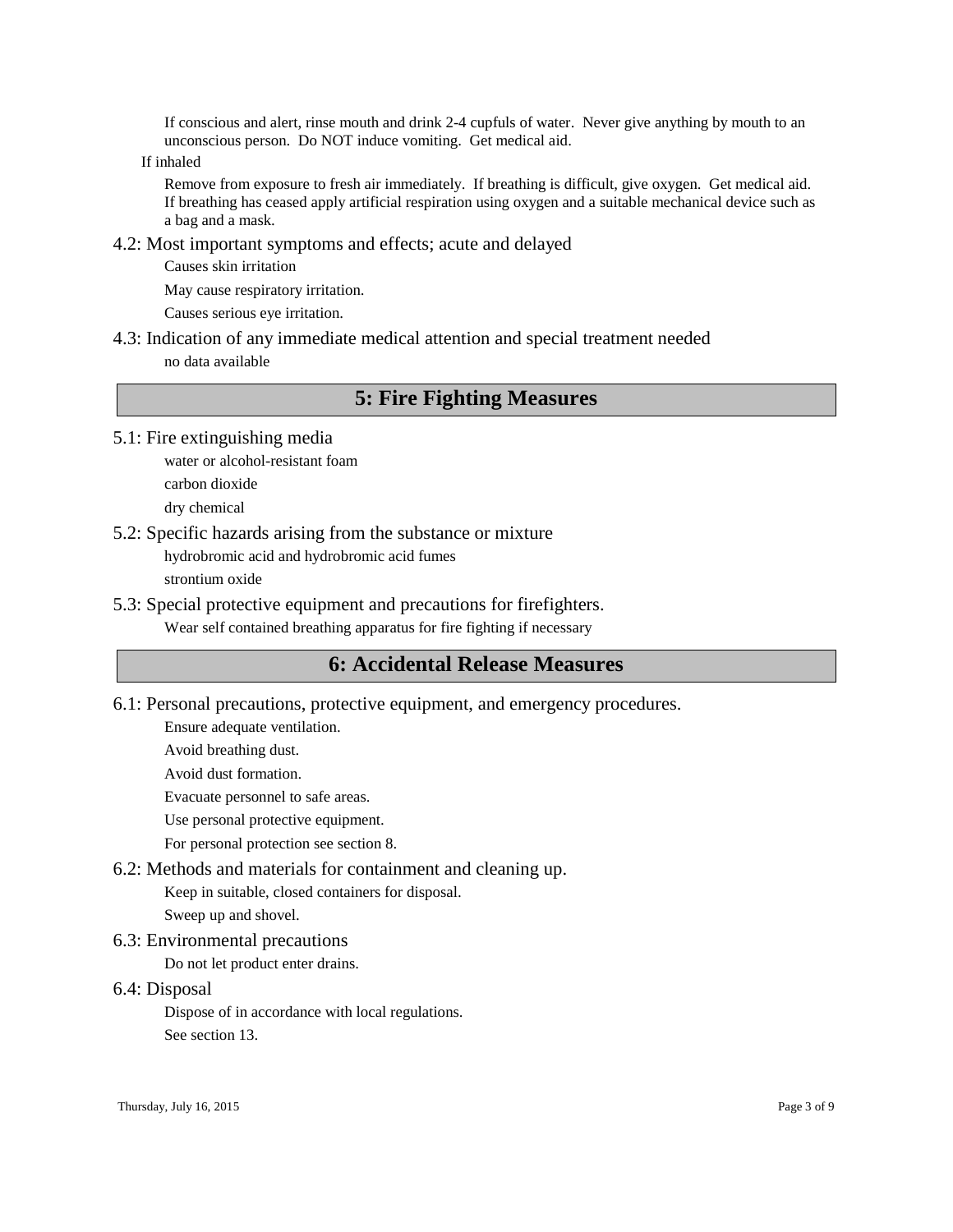# **7: Handling and Storage**

## 7.1: Precautions for safe handling

Avoid contact with skin and eyes.

Avoid formation of dust and aerosols.

Provide appropriate exhaust ventilation at places where dust is formed.

See precautionary statements in section 2.2.

### 7.2: Conditions for safe storage

Keep container tightly closed.

Store away from moisture.

Store in a dry and well-ventilated place.

Store under inert gas.

### 7.3: Incompatibilities

strong oxidizing agents

# **8: Exposure Controls/Personal Protection**

## 8.1: Control parameters

OSHA permissible exposure limit (PEL)

not listed

ACGIH threshold limit value (TLV)

not listed

NIOSH recommended exposure limit (REL)

not listed

## 8.2: Engineering controls

Use adequate ventilation to keep airborne concentrations low

Facilities storing or utilizing this material should be equipped with an eyewash facility and a safety shower

## 8.3: Personal protective equipment

Eyes

Wear appropriate protective eyeglasses or chemical safety goggles as described by OSHA's eye and face protection regulations in 29 CFR 1910.133 or European Standard EN166

Skin

Wear appropriate, chemical-resistant protective gloves to prevent skin exposure.

Clothing

Wear appropriate protective clothing to prevent skin exposure

#### Respirator

Follow the OSHA respirator regulations found in 29CFR 1910.134 or European Standard EN 149. Always use a NIOSH or European Standard EN 149 approved respirator when necessary

# **9: Physical and Chemical Properties**

## 9.a: Appearance

State: Solid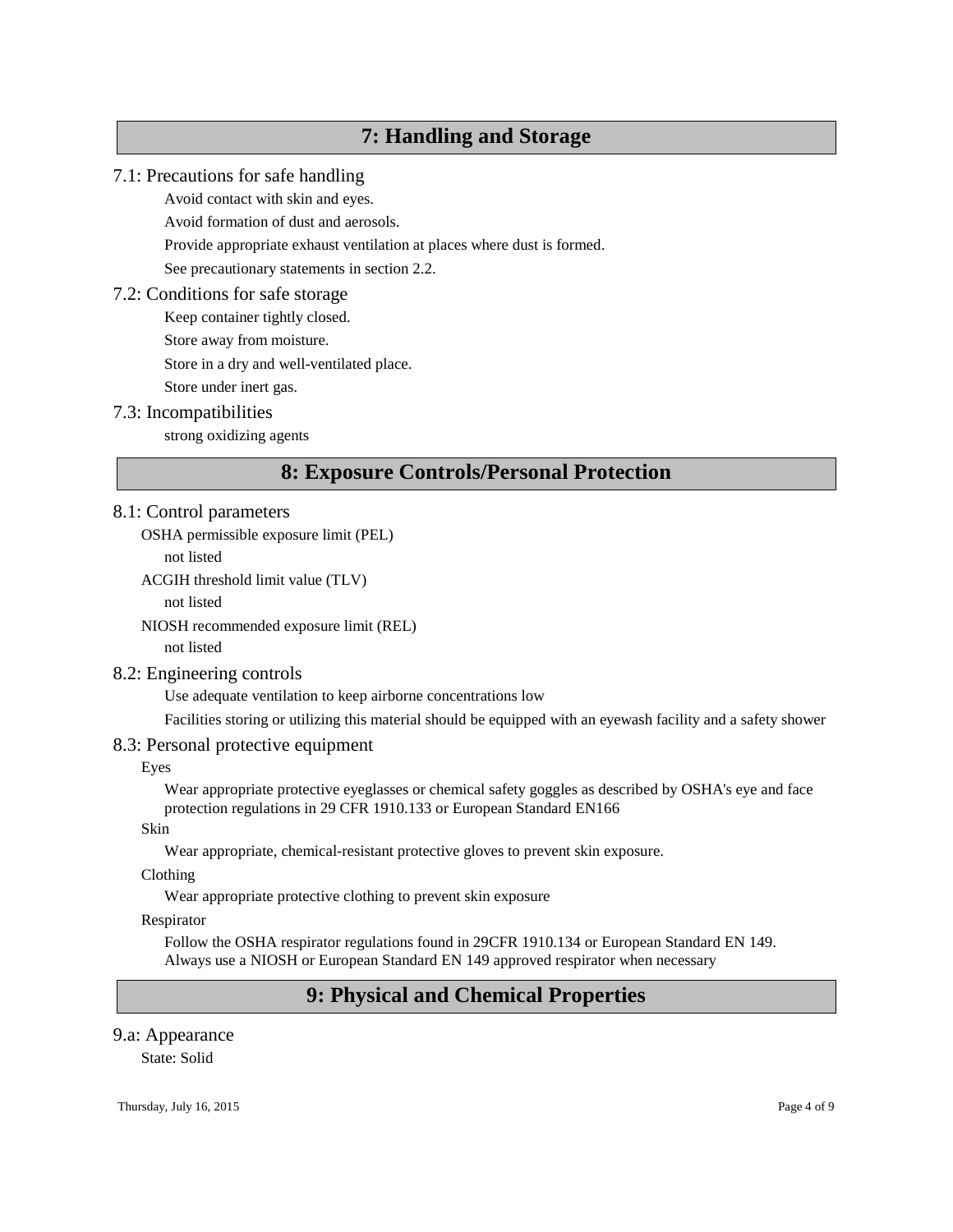Form: powder or spheres Color: White

9.b: Odor: no data available

- 9.c: Odor threshold: no data available
- 9.d: pH: no data available
- 9.e: Melting point / freezing point: 643 °C (1,189 °F)
- 9.f: Initial boiling point and range: 2,146 °C (3,895 °F) at 1,013 hPa (760 mmHg)
- 9.g: Flashpoint: no data available
- 9.h: Evaporation rate: no data available
- 9.i: Flammability (solid, gas): no data available
- 9.j: Upper/lower flammability or explosive limits: no data available
- 9.k: Vapor pressure: no data available
- 9.l: Vapor density: no data available
- 9.m: Relative density: no data available
- 9.n: Water Solubility: no data available
- 9.o: Partition coefficient: n-octanol/water: no data available
- 9.p: Auto-ignition temperature: no data available
- 9.q: Decomposition temperature: no data available
- 9.r: Viscosity: no data available

# **10: Stability and Reactivity**

10.1: Reactivity

no data available

- 10.2: Chemical stability Stable under recommended storage conditions.
- 10.3: Possibility of hazardous reactions no data available
- 10.4: Conditions to avoid exposure to water
- 10.5: Incompatible materials See section 7.3.
- 10.6: Hazardous decomposition products Other decomposition products - no data available In the event of fire: see section 5.2

# **11: Toxicological Information**

11.1: Toxicity data

Acute toxicity - Oral no data available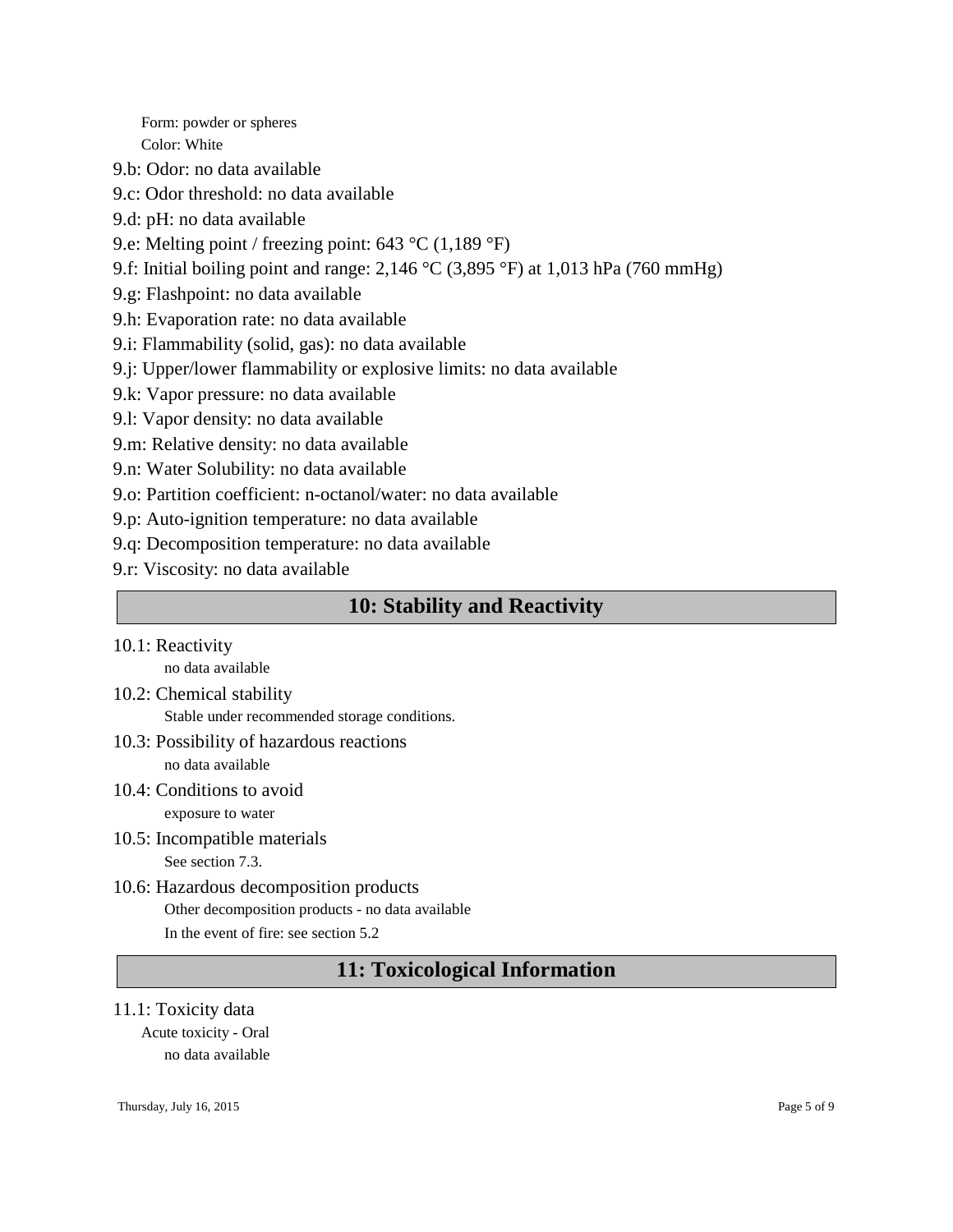Acute toxicity - Dermal

no data available

Acute toxicity - Inhalation

No data available.

Skin corrosion/irritation

Causes skin irritation.

Eye damage/irritation

Causes severe eye irritation.

Respiratory irritation

May cause respiratory irritation.

Germ cell mutagenicity

no data available

Reproductive toxicity

no data available

Specific organ toxicity - single exposure

May cause respiratory irritation.

Specific organ toxicity - repeated exposure

No data available.

Aspiration hazard

No data available.

Additional information

RTECS: WK8050000

#### ACGIH carcinogenicity

The ACGIH has not identified any component of this product present at levels greater than or equal to 0.1% as a probable, possible or confirmed human carcinogen.

#### IARC carcinogenicity

The IARC has not identified any component of this product present at levels greater than or equal to 0.1% as a probable, possible or confirmed human carcinogen.

#### NTP carcinogenicity

The NTP has not identified any component of this product present at levels greater than or equal to 0.1% as a probable, possible or confirmed human carcinogen.

#### OSHA carcinogenicity

OSHA has not identified any component of this product present at levels greater than or equal to 0.1% as a probable, possible or confirmed human carcinogen.

#### 11.2: Routes of exposure

See section 2.2

#### 11.3: Symptoms of exposure

See section 4.2

#### 11.4: Delayed and immediate effects of esposure

Inorganic bromides may lead to depression, emaciation and in severe cases psychosis and severe mental deterioration. Bromoderma, a bromine rash, often occurs from prolonged exposure and usually occurs on the face resembling acne or furnuclosis.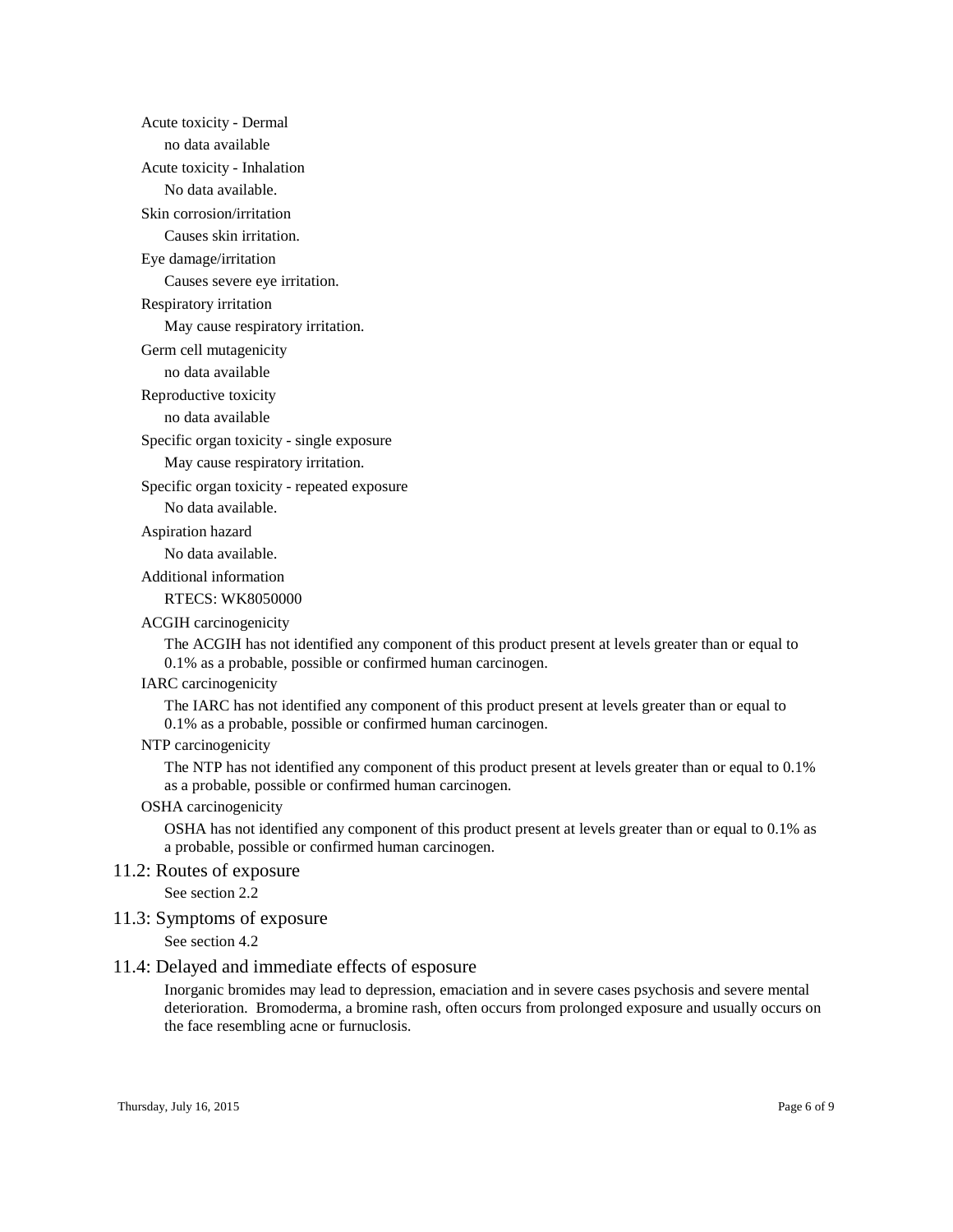# **12: Ecological Information**

# 12.1: Ecotoxicity

Toxicity to fish

No data available

Toxicity to daphnia and other aquatic invertebrates

No data available

Toxicity to algae/bacteria

No data available

# 12.2: Persistence and degradability

no data available

## 12.3: Bioaccumulative potential

no data available

- 12.4: Mobility in soil no data available
- 12.5: Other effects no data available

# **13: Disposal Considerations**

- 13.1: Waste treatment methods No data available
- 13.2: Safe handling See section 7.1.
- 13.3: Product disposal

Contact a licensed professional waste disposal service to dispose of this material.

## 13.4: Packaging disposal

Dispose of as unused product.

# **14: Transport Information**

## 14.1: DOT(US)

UN Number: Not a dangerous good Proper Shipping Name: Packing Group: None Shipping Class(es): 0 Marine Pollutant: No

## 14.2: IMDG

UN Number: Not a dangerous good Proper Shipping Name: Packing Group: None Shipping Class(es): 0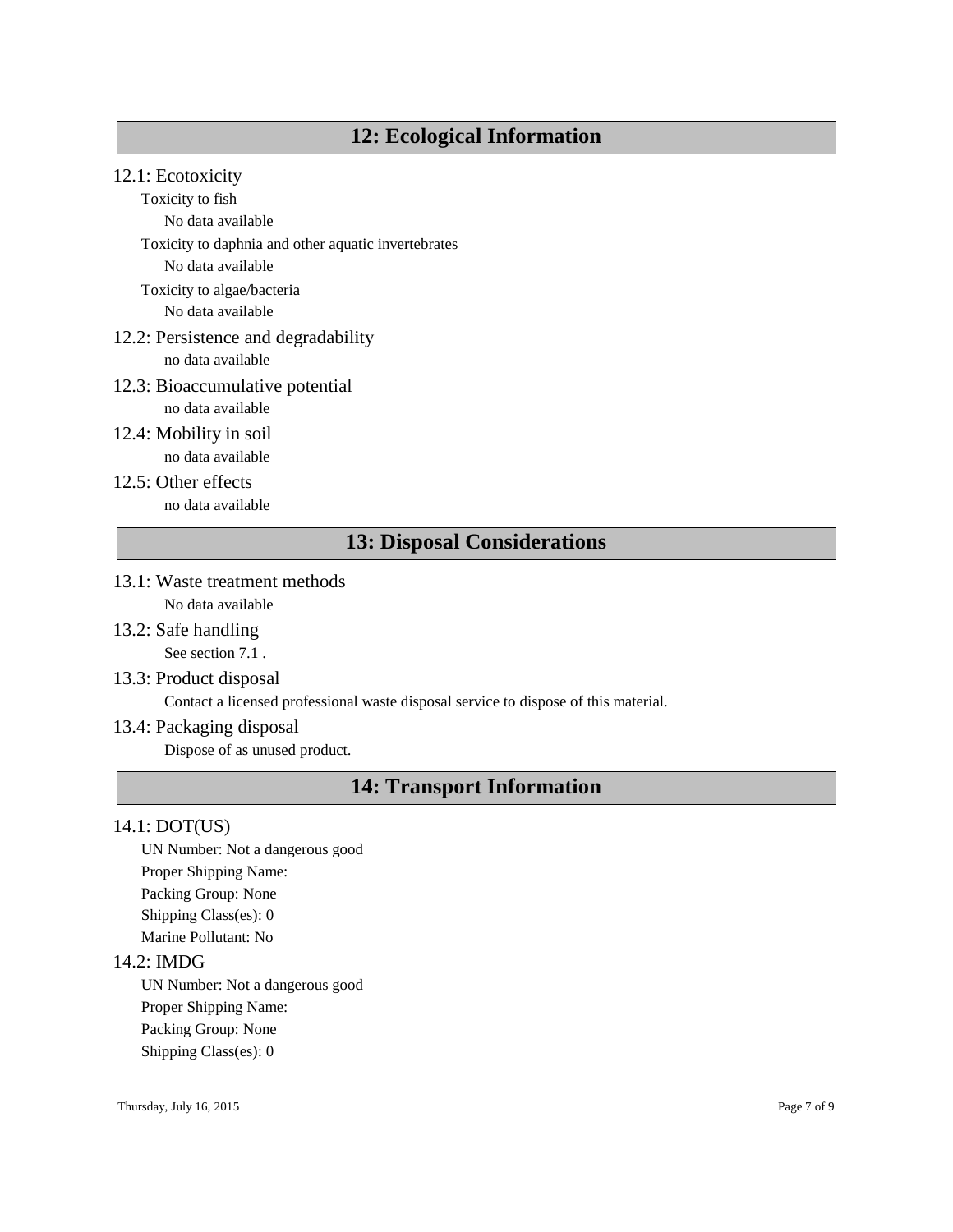Marine Pollutant: No

#### 14.3: IATA

UN Number: Not a dangerous good

Proper Shipping Name:

Packing Group: None

Shipping Class(es): 0

# 14.4: Special Shipping Precautions

None

# **15: Regulatory Information**

## 15.1: TSCA inventory

This material is listed on the TSCA inventory.

#### 15.2: SARA 302 components

This material is not subject to the reporting requirements of SARA Title III, Section 302.

#### 15.3: SARA 313 components

This material is not subject to the reporting requirements of SARA Title III, Section 313.

## 15.4: SARA 313/312 hazards

Acute health hazard.

#### 15.5: Other information

Massachusetts Right To Know Components - This product does not contain materials listed on the Massachusetts Right to Know list

New Jersey Right To Know Components -This product does not contain materials listed on the New Jersey Right to Know list

California Prop. 65 Components - This product does not contain any chemicals known to State of California to cause cancer, birth defects, or any other reproductive harm.

Pennsylvania Right To Know Components -This product does not contain materials listed on the Pennsylvania Right to Know list

# **16: Additional Information**

# 16.1: NFPA

Health: 2 Fire: 0 Reactivity: 0 Special:

# 16.2: HMIS

Health: 2 Chronic: Flammability: 0 Physical Hazard: 0

#### 16.3: Disclaimers

The information herein is believed to be accurate and reliable as of the date compiled. However, APL Engineered Materials, Inc. makes no representation, warranty, or guarantee of any kind with respect to